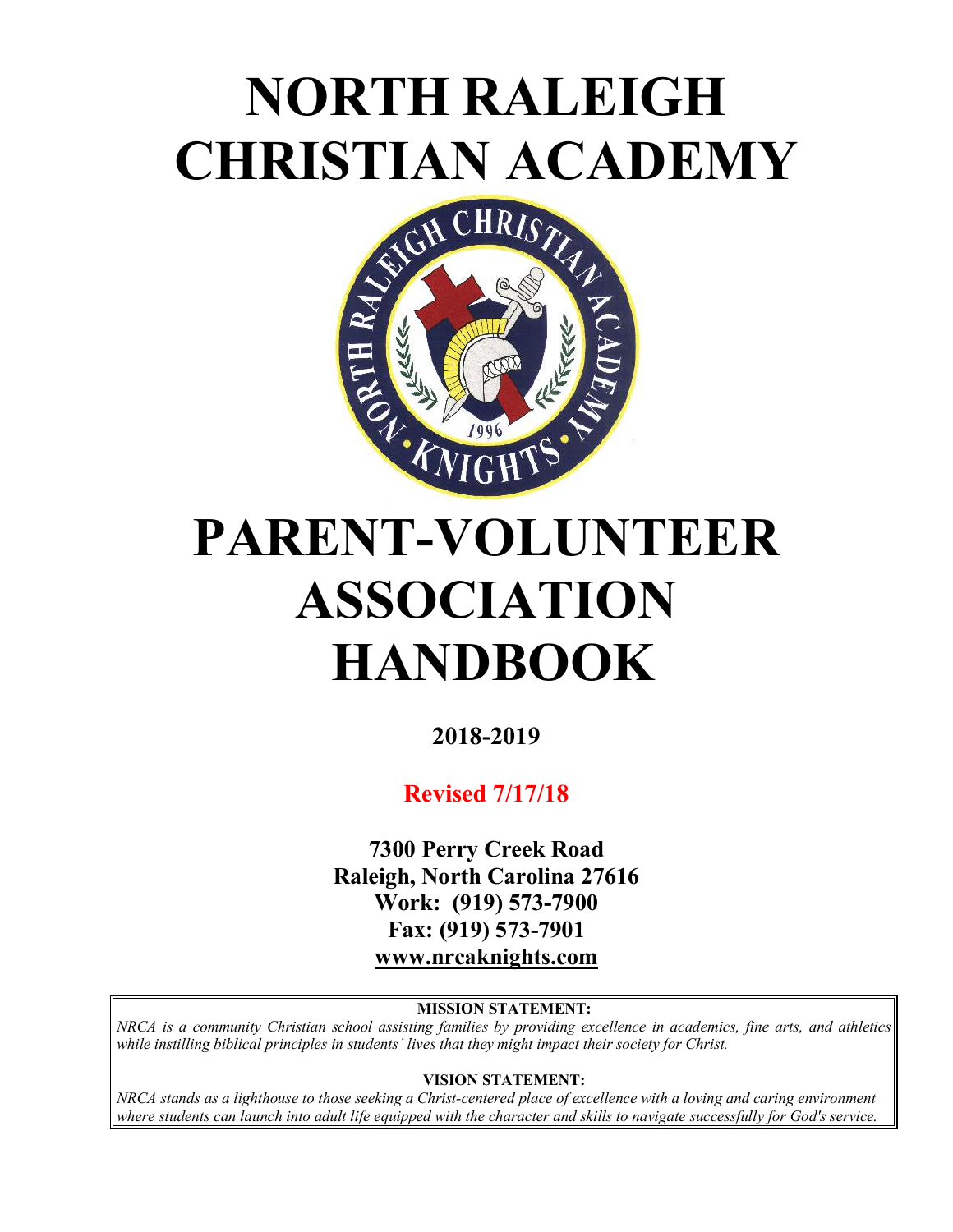# **PARENT VOLUNTEER ASSOCIATION**

# **Table of Contents**

| 8.000.1 | <b>Name</b>                        |
|---------|------------------------------------|
| 8.001.1 | <b>Authority Structure</b>         |
| 8.002.1 | <b>Mission Statement</b>           |
| 8.003.1 | <b>Conflict of Interest</b>        |
| 8.004.1 | <b>Dissolution</b>                 |
| 8.005.2 | <b>Membership</b>                  |
| 8.006.2 | <b>Officers and Appointments</b>   |
| 8.007.2 | <b>Duties of Officers</b>          |
| 8.008.3 | <b>Standing Committees</b>         |
| 8.009.3 | <b>Special Committees</b>          |
| 8.010.4 | <b>Committee Guidelines</b>        |
| 8.011.4 | <b>Grade Level Coordinators</b>    |
| 8.012.4 | <b>PVA Executive Officers</b>      |
| 8.013.4 | <b>PVA Executive Committee</b>     |
| 8.014.5 | <b>General Membership Meetings</b> |
| 8.015.5 | <b>Fiscal Policies</b>             |
| 8.016.6 | <b>Nominations and Elections</b>   |
| 8.017.6 | <b>Amendments and Attachments</b>  |
| 8.018.6 | <b>Activity Guidelines</b>         |

 **Attachment I: PVA Organization Chart, page 7 Attachment II: Duties of Committee Chairs, page 8-9 Attachment III: PVA Funding Request Form, page 10 Attachment IV: Reimbursement Form Request, page 11 Attachment V: Reimbursement Form Instructions, page 12 Attachment VI: K-5th Activity Guidelines, page 13 Attachment VII: 6th-12th Activity Guidelines, page 14**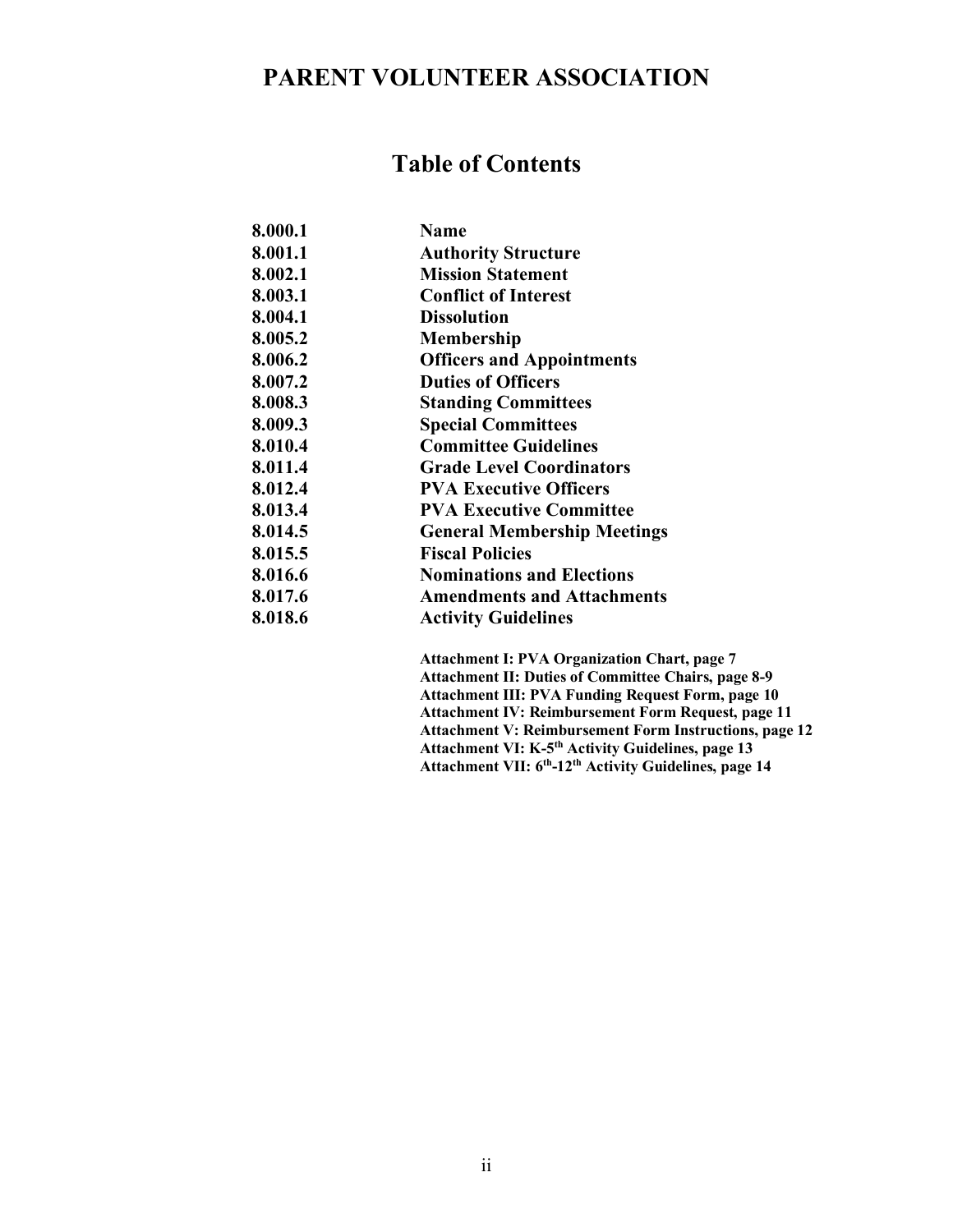## **PARENT VOLUNTEER ASSOCIATION SECTION 8**

# **8.000.1**

## **Name**

The name of the organization shall be Parent Volunteer Association (PVA) of North Raleigh Christian Academy.

## **8.001.1**

### **Authority Structure**

The Parent Volunteer Association shall operate under the guidelines set forth by the Board of Governors under the authority of the Superintendent. The Superintendent has assigned Administration's Designees and the Parent and Alumni Services Director in the following roles as they relate to PVA:

Administration's Designees: The Administration's Designees will be the Elementary Principal and the Middle School Principal, who will serve in an advisory capacity as voting members of the Executive Committee.

Parent and Alumni Services Director: The Parent and Alumni Services Director will serve as a single point of contact for PVA with regard to all daily operations and supervision. The Parent and Alumni Services Director will be a non-voting member of the Executive Committee and will coordinate PVA matters with the Administration and other NRCA volunteer organizations as well as provide general counsel.

#### **8.002.1**

# **Mission Statement**

PVA shall exist to coordinate and provide parent volunteer services that serve the school community for the purpose of Kingdom education.

# **8.003.1**

# **Conflict of Interest**

The PVA shall be noncommercial, interdenominational and nonpartisan. No commercial enterprise and no candidate shall be endorsed by it. Neither the name of the organization nor the names of its officers in their official capacities shall be used in any connection with a commercial concern or with any partisan interest or for any purpose other than the regular work of the corporation.

# **8.004.1**

#### **Dissolution**

Upon the dissolution of this fellowship, after paying or adequately providing for the debts and obligations of the PVA, the remaining assets shall be distributed to North Raleigh Christian Academy.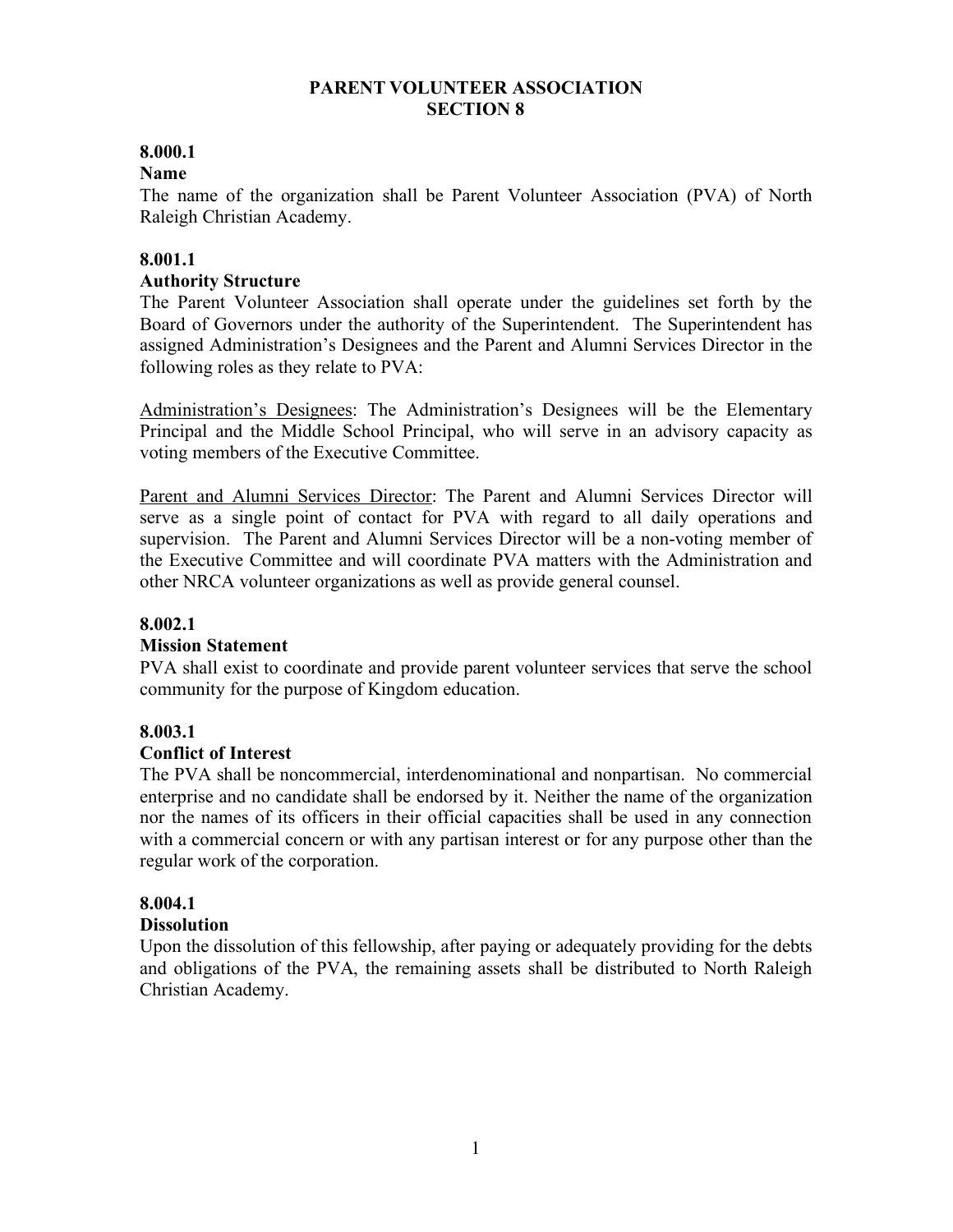# **8.005.2**

## **Membership**

The membership of this association shall include all parents and/or legal guardians having children in North Raleigh Christian Academy.

#### **8.006.2 Officers and Appointments**

Officer Selection: Each officer of this association shall be a parent or legal guardian of a current student at NRCA.

Officer Appointment: The officers of this association shall consist of the President, two Vice-Presidents (a Vice-President for Middle and High School and a Vice-President for Elementary School), Secretary, and Treasurer. The term of office shall be from July 1 to June 30. The PVA Executive Officers shall serve a one-year term. A person shall be eligible to serve up to two consecutive terms in the same office. During time of service, an Officer may not serve as a committee chair and/or grade level coordinator. See 8.016.6, Nominations and Elections, for the appointment process.

Vacancies: A vacancy occurring in any office shall be filled for the unexpired term. The President may recommend a candidate to the Executive Committee who will be asked to approve this interim appointment.

Removal from Office: Officers may be removed from office for failure to perform duties or conduct inappropriate for leadership. An officer may be removed by recommendation and/or approval of the Superintendent.

# **8.007.2**

# **Duties of Officers**

President: The President shall preside over all PVA meetings and conduct the affairs of the PVA and the Executive Committee in a manner consistent with the authority and responsibility pertaining to this office. The President serves as the PVA liaison to the general membership for the Parent and Alumni Services Director and the Superintendent. The President shall be responsible for providing an annual report at the PVA Spring Meeting (see 8.014.4, General Membership Meetings) on the affairs, accomplishments and financial standing of the PVA to the general membership, Superintendent, and the Parent and Alumni Services Director. The President shall schedule, give notice, prepare agenda and preside over all PVA general meetings, Executive Officers' meetings, and Executive Committee meetings. The President shall oversee the officers and their responsibilities. The President shall oversee committees indicated in the attached organizational chart, (See Attachment I), by making contact at the beginning of the year with the appropriate committee chairs, introducing yourself and informing them you are the contact person for their committee. The President shall appoint a financial review committee each spring as stated in 8.015.5, Fiscal Policies.

Vice Presidents: The Vice Presidents (Elementary and Middle School/High School) shall preside at all meetings in the absence of the President and assume duties delegated by the President. The Vice Presidents oversee committees indicated in the attached organizational chart, (See Attachment I), by making contact at the beginning of the year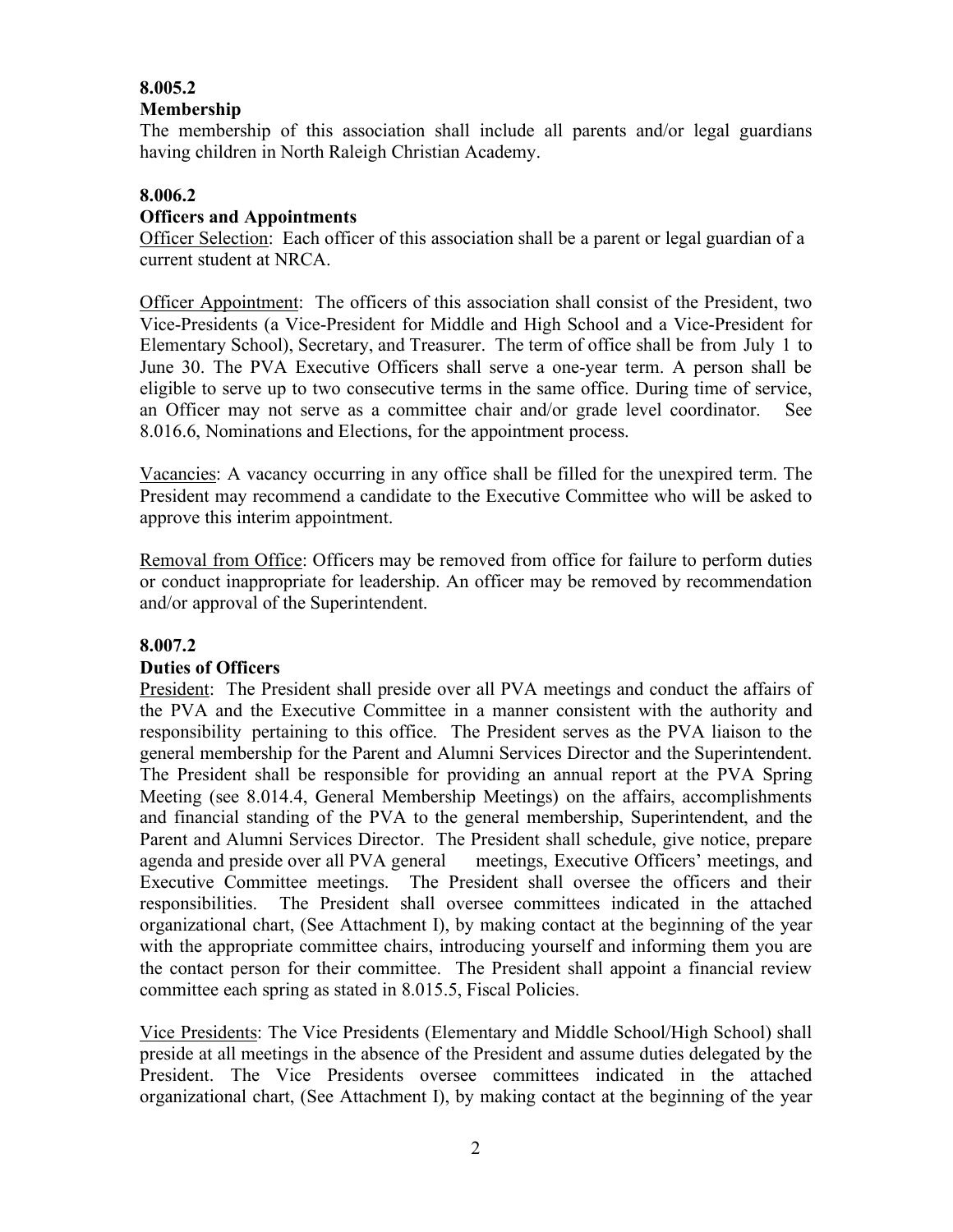with the appropriate committee chairs, introducing themselves and informing them they are the contact persons for their committee.

Secretary: The Secretary shall record accurate minutes of the PVA general meetings, Executive Committee meetings, or other PVA meetings as requested. The Secretary is responsible for obtaining minutes and charged with retaining all recorded minutes for permanent retention. Copies of the minutes shall be submitted to the Parent and Alumni Services Director. Copies of the Executive Committee meetings shall be submitted to NRCA's Business Manager at close of the school year for auditing purposes. The minutes shall be open to public review by the general membership. The Secretary keeps a current copy of the Bylaws for reference and present annually for amendment. The Secretary oversees committees indicated in the attached organizational chart, (See Attachment I), by making contact at the beginning of the year with the appropriate committee chairs, introducing yourself and informing them you are the contact person for their committee.

Treasurer: The Treasurer shall maintain all association financial records and ensure integrity of the accounting systems through an annual financial review committee each spring as stated in 8.015.5, Fiscal Policies. The Treasurer receives all the monies of the association keeping an accurate record of all receipts, expenditures, returned checks, and authorizing payment of funds only as approved by the Executive Officers and in cooperation with the financial guidelines provided by NRCA's Business Manager. All returned checks received by the association result in a returned check charge that is consistent with the financial guidelines provided by NRCA's Business Manager and/or Administration. The Treasurer prepares and presents a financial report at each meeting of the Executive Committee and at other times when requested. A monthly and annual financial report shall be provided to the Business Manager and Parent and Alumni Services Director. The Treasurer oversees committees indicated in the attached organizational chart, (See Attachment I), by making contact at the beginning of the year with the appropriate committee chairs, introducing yourself and informing them you are the contact person for their committee.

#### **8.008.3**

# **Standing Committees**

The PVA Executive Officers may create such standing committees as deemed necessary to promote the objectives and carry on the work of the association. Standing committee chairpersons shall be appointed by the Executive Officers with approval from the Administration's Designees.

# **8.009.3**

# **Special Committees**

The PVA Executive Officers appoint individual chairpersons to chair special committees. Since a special committee is created and appointed for specific purposes, it automatically goes out of existence when its work is completed and its final report is received. Standing and special committee chairpersons are appointed for a one-year term and are eligible to serve up to two consecutive terms in the same position. In the event a new chairperson is not appointed for the subsequent school year, the existing chairperson is eligible to be appointed for an additional term as stated forth in these guidelines.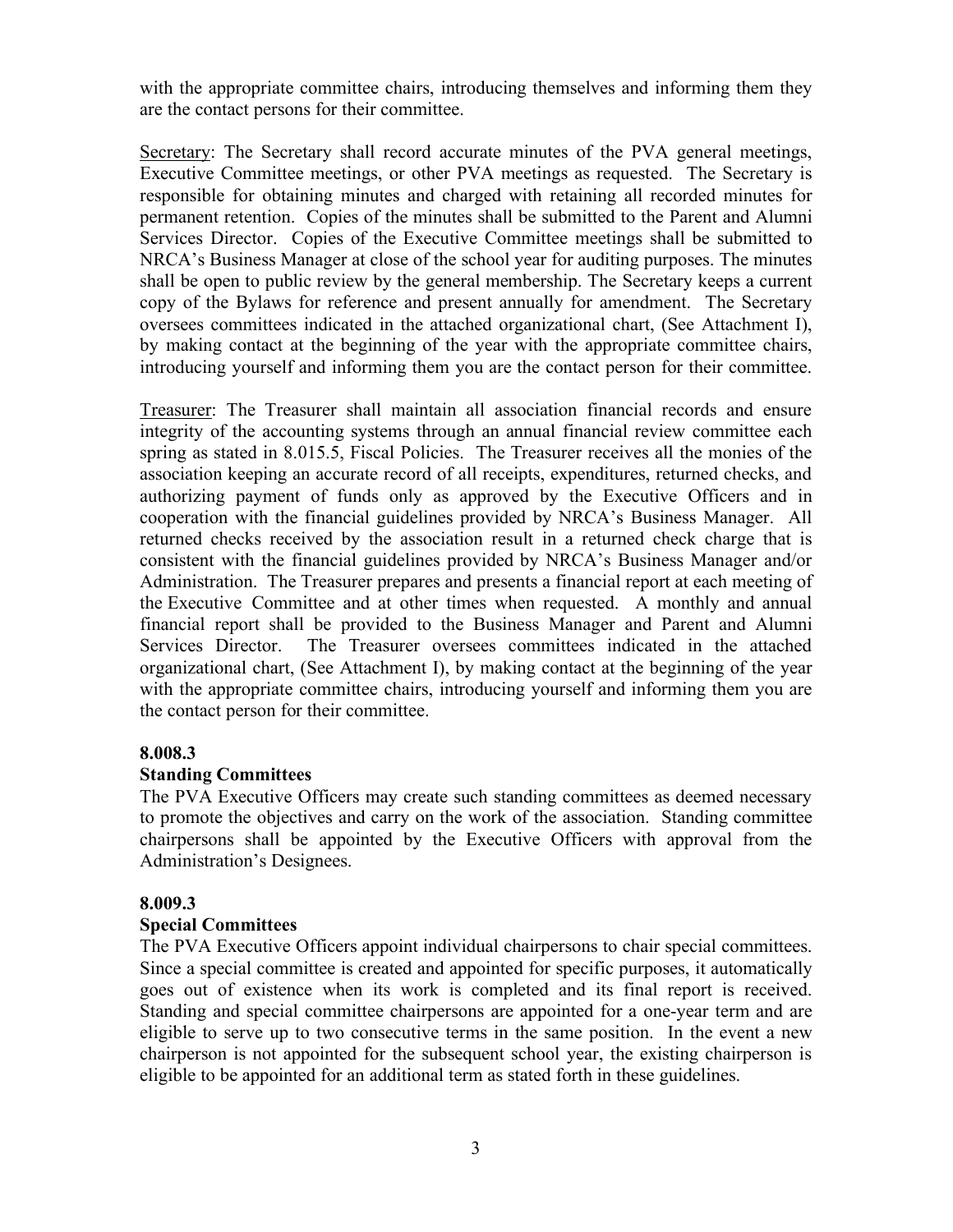## **8.010.4**

#### **Committee Guidelines**

Each committee shall have one Executive Officer serve in an ex-officio capacity. Any member in good standing with the PVA may volunteer to serve on a standing or special committee. The chairperson of that committee will solicit volunteers for service. Executive Officers, with the approval of the Administration's Designees, shall appoint a committee chairperson in the event of a vacancy during the unexpired term. Any Chairperson may be removed for failure to perform duties or conduct inappropriate for leadership. The PVA Executive Officers and the Administration's Designees with approval from the Superintendent may remove a chairperson. See Duties of standing and special committees in Attachment II.

### **8.011.4**

### **Grade Level Coordinators**

Grade Level Coordinators are appointed for a one-year term and are eligible to serve up to two consecutive terms in the same grade level position. In the event a new grade level coordinator is not appointed for the subsequent school year, the grade level coordinator is eligible to be appointed for an additional term as stated forth in these guidelines.

### **8.012.4**

### **PVA Executive Officers**

The PVA Executive Officers shall consist of the President, Vice President for Middle and High School, Vice President for Elementary School, Secretary, and Treasurer.Meetings of the Executive Officers shall be held when deemed necessary by the President, or by a majority of the members of the committee. A majority of the Executive Officers shall constitute a quorum.

#### **8.013.4**

#### **PVA Executive Committee**

The PVA Executive Committee shall consist of the PVA Executive Officers, the Administration's Designees, and the Parent and Alumni Services Director (in a nonvoting capacity) as defined in 8.001.1, Authority Structure. Although the Administration's Designees and the Parent and Alumni Services Director are not PVA Executive Officers, they are required to provide input on an as needed basis to the PVA Officers to assist with the vision and future direction of the PVA. The PVA Executive Committee shall assess the needs of the school by priority and feasibility and maintain a list of project proposals to be financed with PVA funds. It shall make decisions about ongoing functions of Committees, and help plan general PVA meetings. All members of the PVA Executive Committee are required to attend meetings unless excused in advance by the President. Meetings of the PVA Executive Committee will be called by the President or by any member of the Executive Officers. There shall be no less than 2 meetings per semester. Once per semester, the PVA Committee Chairpersons shall be invited to attend in a non-voting capacity. A quorum shall consist of 51% of the PVA Committee members.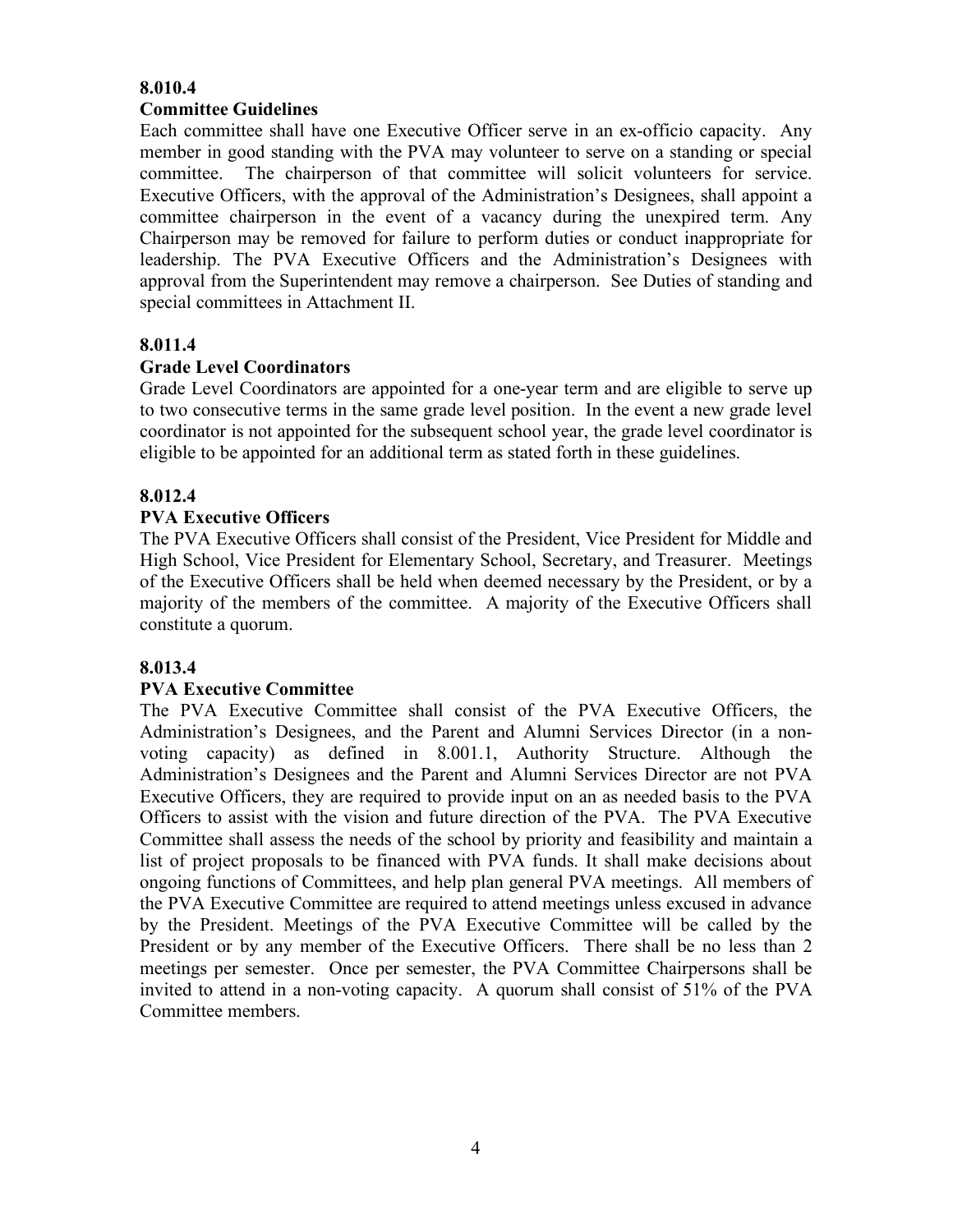#### **8.014.5**

#### **General Membership Meetings**

The PVA shall hold two general meetings each year: a Fall Meeting and a Spring Meeting. The purpose of the Fall Meeting is to introduce new programs approved by the Executive committee and have additional sign-ups for new and existing committees. The purpose of the Spring Meeting is to present annual reports, present new Officers, and solicit volunteers to serve on committees for the following year. With prior notice, special meetings may be called at the discretion of the President or PVA Executive Committee. Voting shall be by simple majority of those in attendance.

### **8.015.5**

#### **Fiscal Policies**

Fiscal Year:The fiscal year shall be from July 1 to June 30.

Financial Review: The association's financial records shall be examined annually by a reviewing committee of not less than two members in addition to any executive officers present as well as the business manager. The reviewing committee will examine the records for accuracy, supporting documentation, and compliance to standard accounting practices. If the review is in compliance, the review committee shall sign and submit a statement of compliance. If the review has findings, then a mitigation plan must be submitted outlining the findings and the specific dated plan for bringing the findings into compliance. Once the mitigation plan has been satisfied, then the review committee shall sign and submit a statement of compliance. The President shall appoint the review committee. They shall complete their review at least two weeks prior to the spring PVA general meeting. The review committee, as well as the Treasurer, shall work in full cooperation with the Chief Financial Officer of North Raleigh Christian Academy, adhering to and in respect of financial policies and guidelines defined by the finance department.

Disbursements of Funds: Expenditures of PVA funds and reimbursements shall be set forth in an annual budget. This budget shall be approved by the Superintendent. As PVA is not a fundraising organization, there shall be no more than \$5,000 remaining in the PVA account at the end of each fiscal year, with overages disbursed to NRCA programs that will be determined at the final Executive Committee Meeting of each school year. Requests for all operational disbursements shall be approved by the President. Requests for operational reimbursements shall be submitted to the Treasurer on Attachment VI – PVA Request for Reimbursement form. When a need arises for the PVA to disburse funds for non-operational purposes, the following process shall be followed: (1) Requestors research necessary information and complete the "PVA Funding Request" form with justification for funds, and deliver the request to the appropriate Administration Designee (See Attachment III – PVA Funding Request form). (2) The "PVA Funding Request" form, with justification for funds, should be submitted by the Administrative Designee to the PVA Executive Committee for review and approval. (3) The PVA Executive Committee will meet to review these requests. The appropriate Administrative Designee of these funds will present the justification for the request to the committee members. The committee will review the request based on alignment of the request to the PVA mission and the availability of fund. (4) If approved by the Executive Committee, the request is then forwarded to the School Superintendent for approval. If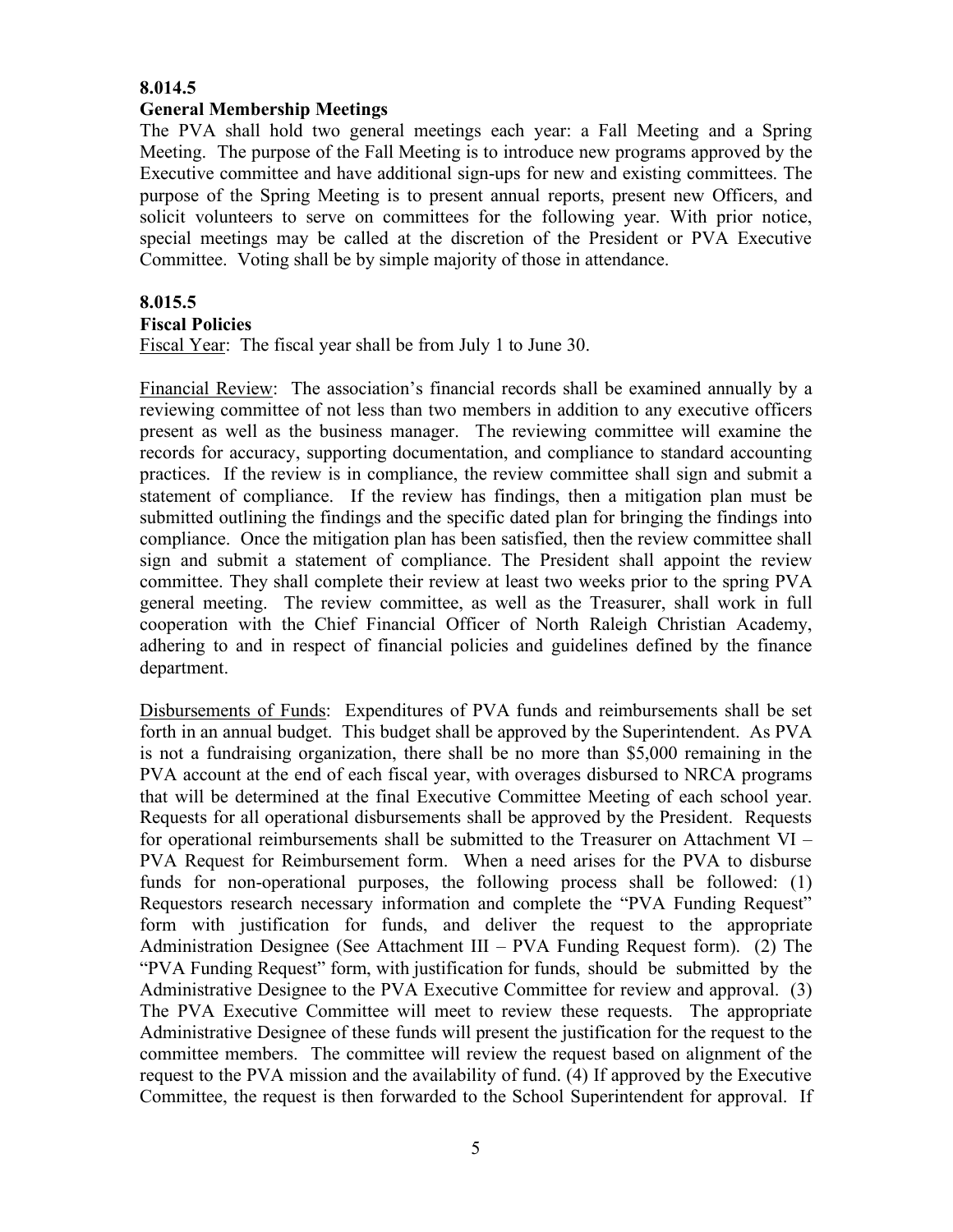approved by the Superintendent, the request is then forwarded to the PVA President to be fulfilled. If not approved by the Superintendent, reasons for disapproval will be communicated to Parent and Alumni Services Director, the President of the PVA, and the appropriate Administrative Designee. The President shall inform the PVA Executive Committee of the final decision at the next PVA Executive Committee Meeting. All checks require at least two of the following signatures: Treasurer, President, Vice-President for Middle and High School, Vice-President for Elementary School, or Secretary. Daily operational expenditures will be handled in accordance with the current PVA budget through standard accounting methods and practices under the direction of the PVA Executive Officers.

#### **8.016.6**

#### **Nominations and Elections**

PVA Executive Officers shall consist of the President, Vice Presidents of the Elementary and the Middle School/High School, Secretary and Treasurer. A request will be sent out by the first week in February to the general membership requesting volunteers for PVA Executive Officers, Committee Chairs, and Grade Level Coordinators. The PVA Executive Committee shall review the names received and submit the list to the Superintendent for approval and/or additional recommendations. The PVA Executive Committee will vote on the nominees and extend an invitation to serve. In order to be eligible for nomination, a person shall be a (1) member as defined in 8.005.2, Membership, (2) who demonstrates qualities of spiritual maturity, (3) who demonstrates a concern for the success of the Parent Volunteer Association, (4) who is in agreement with and support of the philosophy, doctrine, and administrative structure of the school, (5) who has given their consent and desire to serve if an invitation is extended, and (6) who has actively served in any volunteer capacity for at least one year. This includes, but is not limited to, serving as a room parent, grade level coordinator, and/or committee chair.

#### **8.017.6**

#### **Amendments and Attachments**

Amendments to the Bylaws and Attachments may be made by a vote at any Executive Committee meeting. Prior to a vote, all proposed amendment changes must be reviewed and approved by the Superintendent. Robert's Rules of Orders, Newly Revised shall be the parliamentary authority for all matters requiring a vote.

#### **8.018.6**

#### **Activity Guidelines**

PVA will provide various student activities in accordance with the guidelines set forth in Attachments V and VI.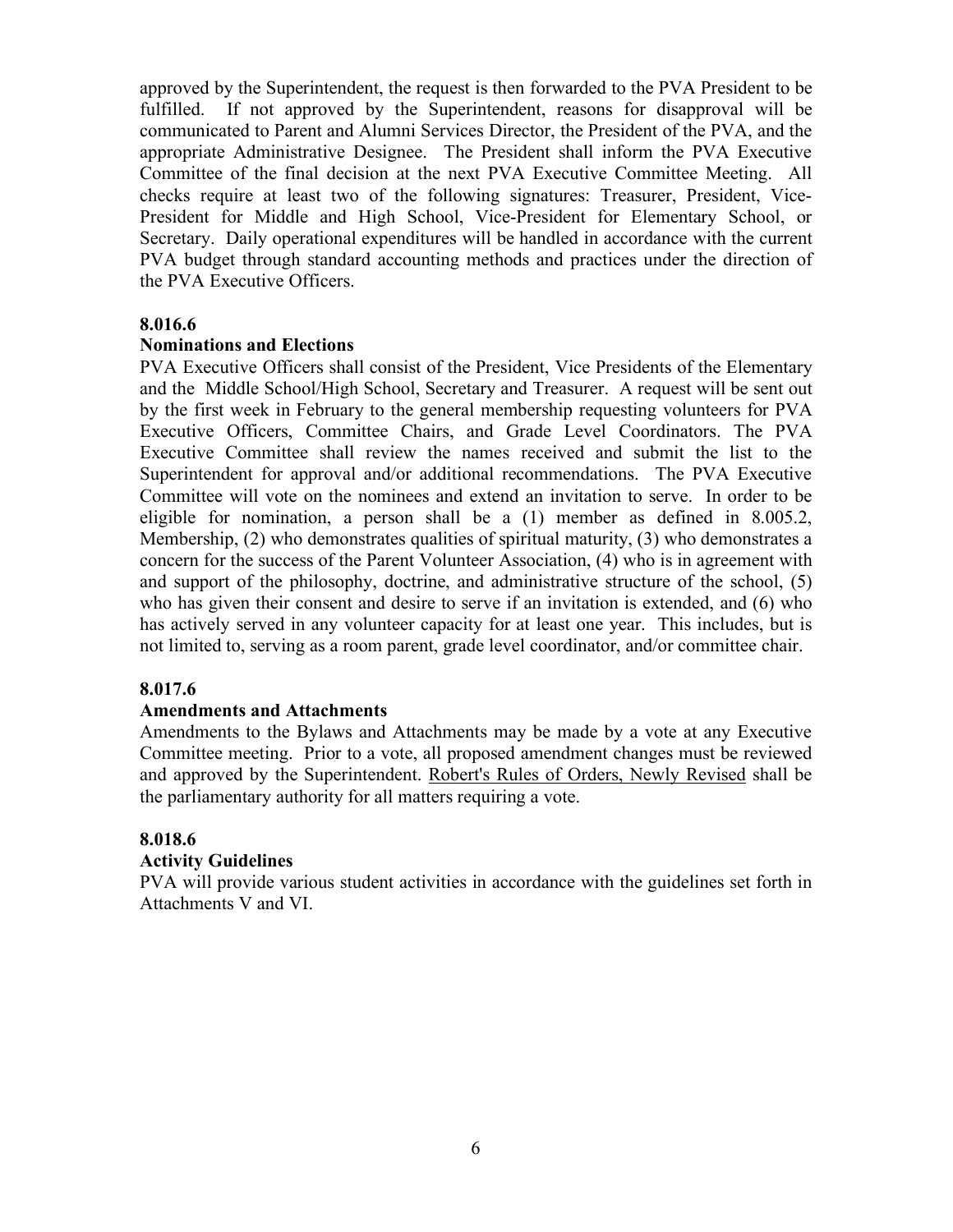# **Attachment I PVA Organizational Chart**

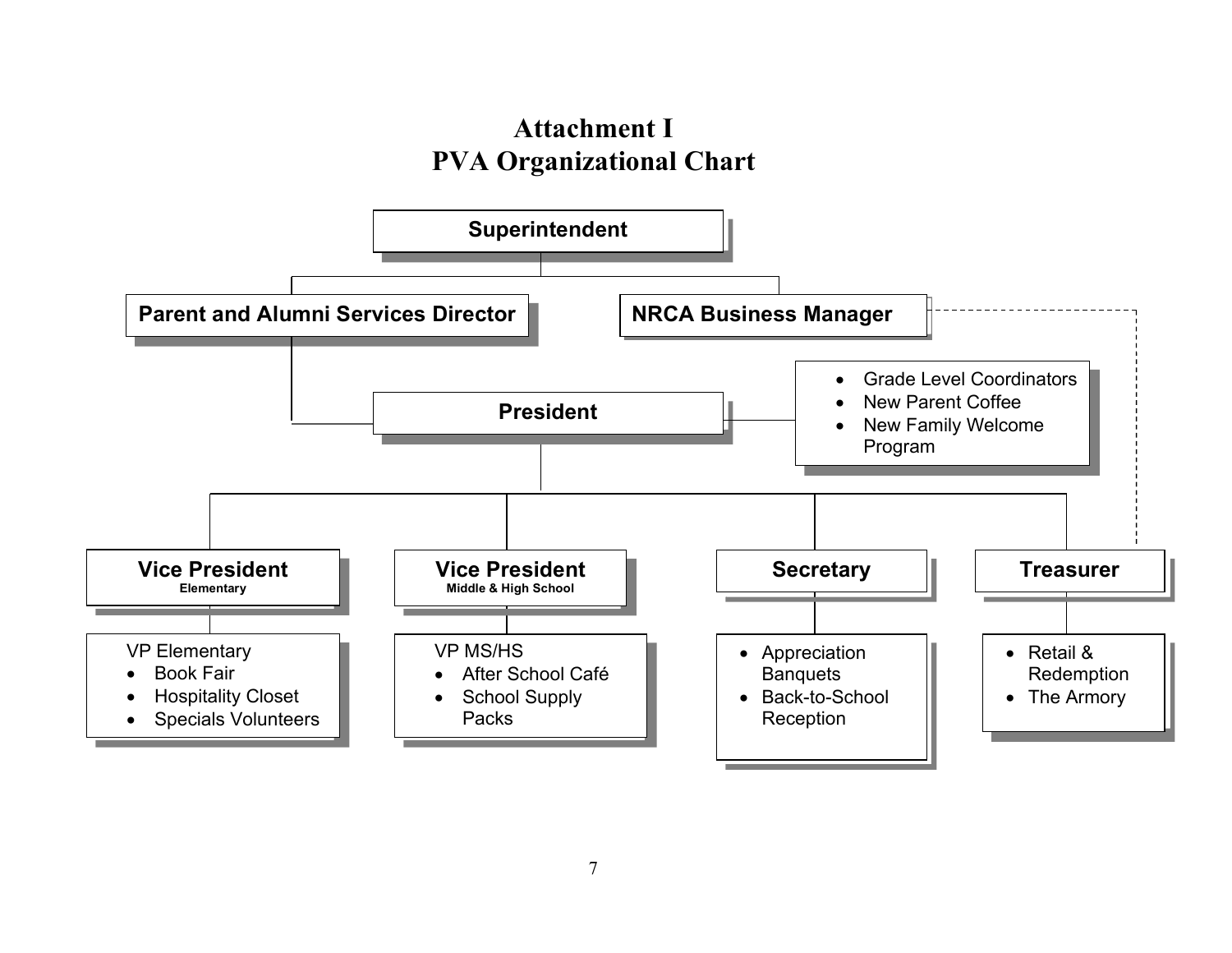# ATTACHMENT II

# *DUTIES OF STANDING AND SPECIAL COMMITTEE CHAIRS*

### **Section 1. After School Café Chair**

The After School Café Chair shall oversee the staffing of volunteers who will supervise students, the purchase of goods, and the reconciliation of funds. This chair shall report to the appropriate PVA Officer as indicated in the PVA Organizational Chart.

#### **Section 2. Armory Chair**

The Armory Chair shall be responsible for overseeing the daily operation of the school store, including coordination of staffing volunteers to open and close the store daily, maintaining the stock, setup at some of the home NRCA varsity football games, and assisting the PVA Treasurer with reconciliation of daily sales. This chair shall recruit, train, and schedule the volunteers. This chair shall report to the appropriate PVA Officer as indicated on the PVA Organizational Chart.

### **Section 3. Back to School Reception Chair**

The Back to School Reception Chair shall be responsible for the food table at the receptions held during Kindergarten Parent Orientation, Elementary Open House, and Middle and High School Open House. This includes planning and purchasing the food, drinks and paper products as well as decorating the food table. This chair shall report to the appropriate PVA Officer as indicated on the PVA Organizational Chart.

### **Section 4. Book Fair Chair**

The Book Fair Chair shall work in cooperation with the Media Specialist in overseeing volunteers and staffing of the School Book Fair. The Media Specialist shall select a vendor and work with the PVA & Alumni Services Director to schedule the date of operation. Tasks may include, but are not limited to, coordinating setup, helping students with selection, and assisting with the sale and fulfillment of orders. The Book Fair chair shall report to the appropriate PVA officer as indicated in the PVA Organizational Chart.

# **Section 5. Grade Level Coordinators**

The Grade Level Coordinator is the primary liaison between the PVA and the grade level lead teachers. The coordinator will distribute PVA and other pertinent grade level information to the Middle School and High School parents directly and the Elementary parents via the room parents. The coordinator shall report to the appropriate PVA Officer as indicated in the PVA Organizational Chart.

#### **Section 6. Hospitality Closet Chair**

The Hospitality Closet Chair maintains the supplies needed for receptions and school events. This chair will receive and fill requests and be responsible for ensuring that borrowed items are returned in the appropriate time and in proper condition. This chair shall report to the appropriate PVA Officer as indicated in the PVA Organizational Chart.

# **Section 7. New Family Welcome Chair**

The New Family Welcome Program Chair shall be responsible for organizing this program as a way of welcoming new students and their families to North Raleigh Christian Academy. The chair shall work with the Principals in the development of the program at each grade level and shall report to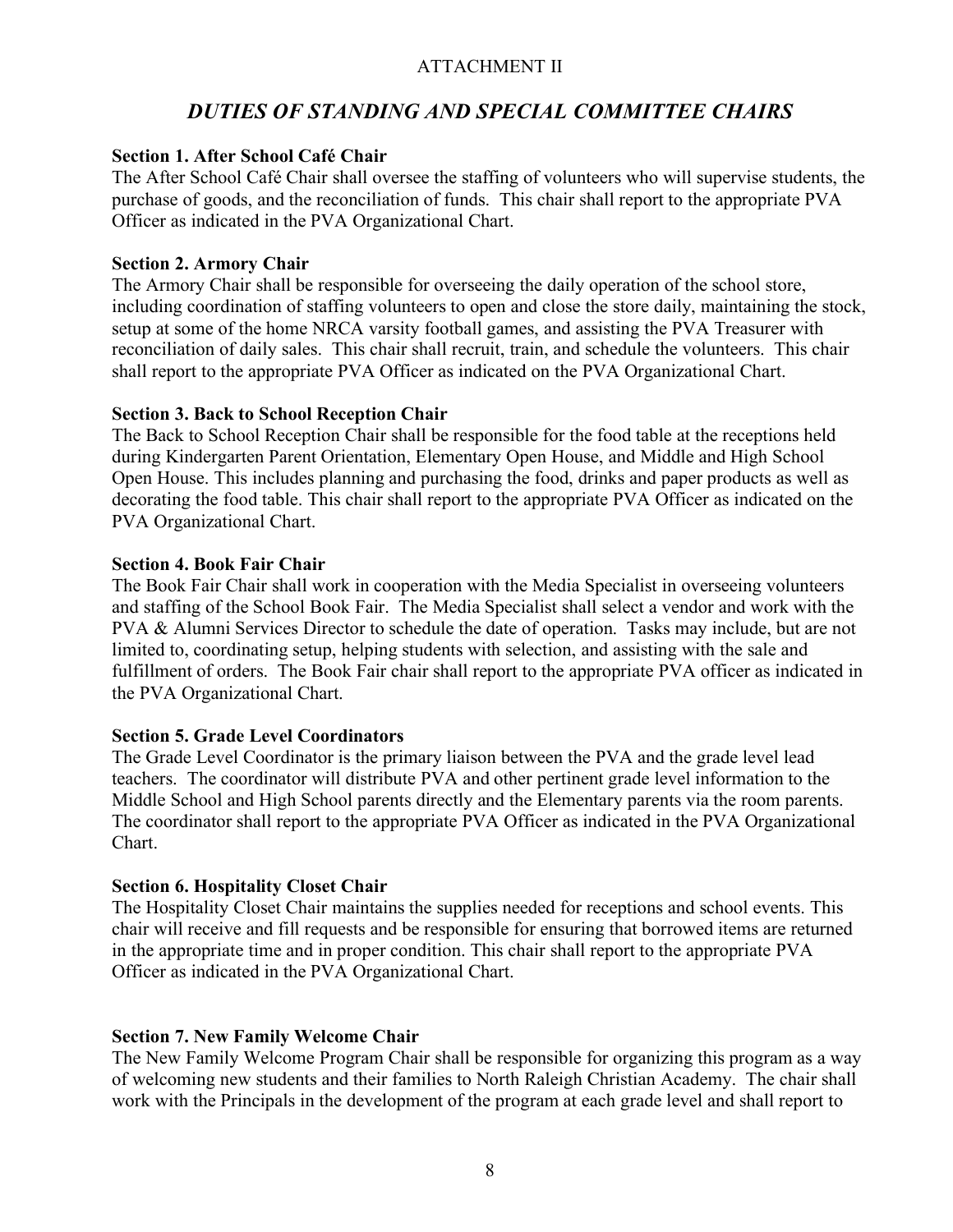the appropriate PVA officer as indicated on the PVA Organizational Chart.

# **Section 8. New Parent Coffee Chair**

This New Parent Coffee Chair shall be responsible for organizing the refreshments and decorations for a spring coffee for parents of students newly accepted at NRCA. This chair shall work with the Parent and Alumni Services Director in regards to the invitations for the new families and shall report to the appropriate PVA officer as indicated in the PVA Organizational Chart.

# **Section 9. Retail and Redemption Chair**

The Retail and Redemption Chair shall be responsible to the NRCA community for the publicity and management of the Retail and Redemption Programs, including, but not limited to, grocery store links, box tops, and Target cards. This chair shall report to the appropriate PVA officer as indicated on the PVA Organizational Chart.

# **Section 10. Staff Appreciation Buffet Chair**

The Staff Appreciation Buffet Chair shall organize the events, make arrangements for food and decorations, and the preparation and distribution of invitations. The chair shall assign volunteer duties and supervise the event, making sure service runs smoothly. The chair shall be responsible for all setup and cleanup. This chair shall report to the appropriate PVA officer as indicated on the PVA Organizational Chart.

# **Section 11. Supply Packs Chair**

The Supply Packs Chair is responsible for coordinating grade level supply lists from lead teachers for administrative approval, distributing and collecting order forms for grades 1-8, reconciling orders and submitting final order to vendor. This chair shall report to the appropriate PVA officer as indicated on the PVA Organizational Chart.

# **Section 12. Specials Volunteers**

The Specials Volunteers is a list of parent volunteers collected at the Back-to-School Reception to assist teachers with special one-time events, projects, and/or tasks throughout the school year. The appropriate PVA Officer will be the liaison between the teachers requesting help and the Special Volunteers. The Specials Volunteers shall report to the appropriate PVA officer as indicated on the PVA Organization Chart.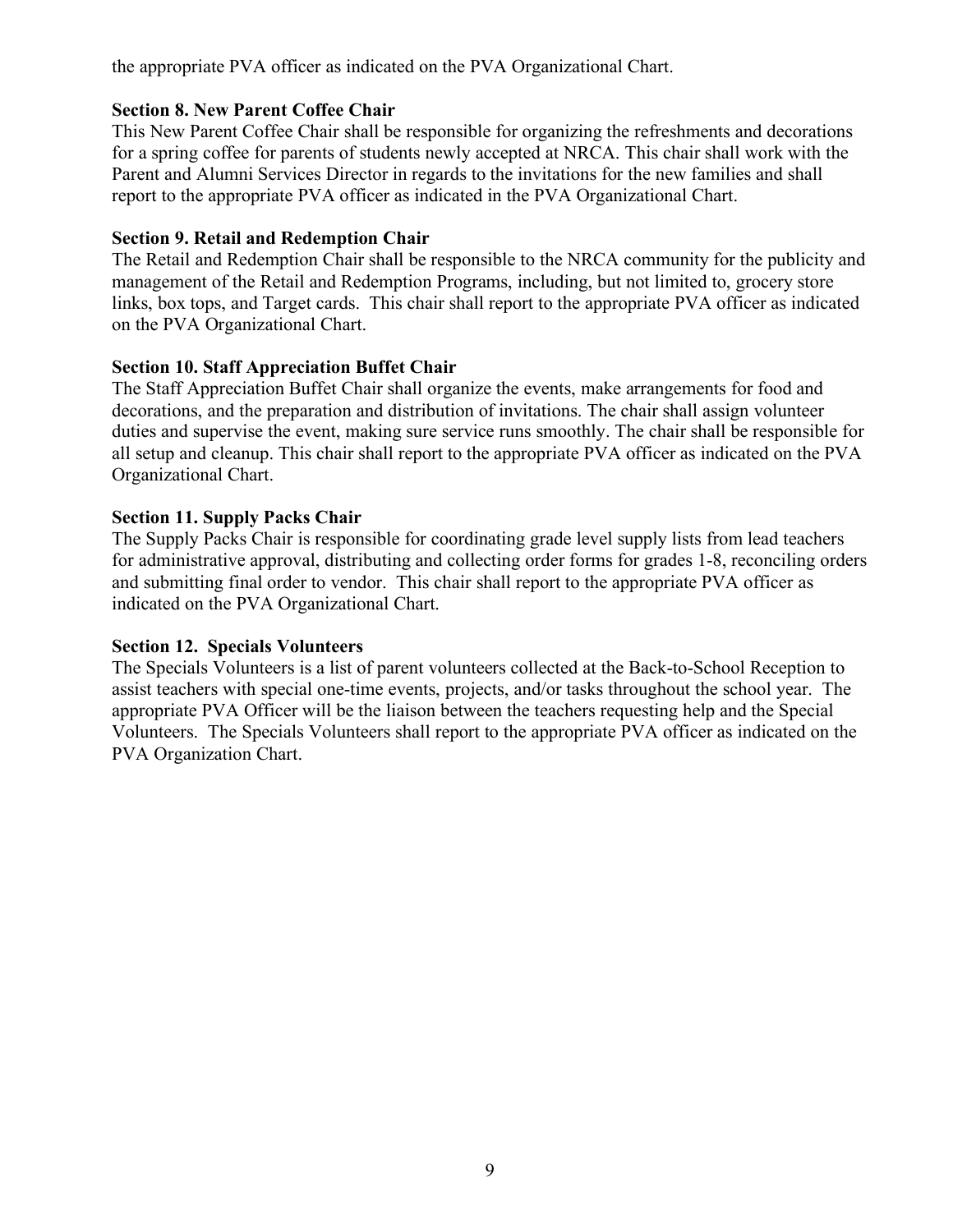# ATTACHMENT III

# PVA Funding Request Form

| Requestor Name:<br><u> 1980 - Jan Samuel Barbara, martin di sebagai personal di sebagai personal di sebagai personal di sebagai per</u> | Date Submitted: National Submitted: |
|-----------------------------------------------------------------------------------------------------------------------------------------|-------------------------------------|
| School: ____ Elementary ____ Middle School ____ High School Date Needed:                                                                |                                     |
| Specific grade or group that will benefit from this request: ____________________                                                       |                                     |
| Number of students served by this request:                                                                                              |                                     |
| Item requested (only one item per form):                                                                                                |                                     |
| Description/Justification for this request (attach any additional info as required):                                                    |                                     |
|                                                                                                                                         |                                     |
|                                                                                                                                         |                                     |
|                                                                                                                                         |                                     |
| List information on the various price quotes you have received for this request (attach additional<br>information as needed):           |                                     |

|                                                                                                                                                   | Supplier/Vendor                                                   | Cost                                                                                                                  | Comments                                                    |  |  |  |
|---------------------------------------------------------------------------------------------------------------------------------------------------|-------------------------------------------------------------------|-----------------------------------------------------------------------------------------------------------------------|-------------------------------------------------------------|--|--|--|
| 1)                                                                                                                                                |                                                                   |                                                                                                                       |                                                             |  |  |  |
| 2)                                                                                                                                                |                                                                   |                                                                                                                       |                                                             |  |  |  |
| 3)                                                                                                                                                |                                                                   |                                                                                                                       | <u> 1989 - Andrea Stadt Britain, amerikansk politiker (</u> |  |  |  |
|                                                                                                                                                   | Has this item already been ordered or bought? ______ Yes______ No |                                                                                                                       |                                                             |  |  |  |
| Is this purchase a replacement for a current item? _____Yes ______No                                                                              |                                                                   |                                                                                                                       |                                                             |  |  |  |
| What is the projected useful life for the requested item? ______ Years                                                                            |                                                                   |                                                                                                                       |                                                             |  |  |  |
| $\mathbf{1}$<br>Rank the importance of this item to your program<br>$\overline{2}$<br>3<br>on a scale of 1 through 3 (1 being the most important) |                                                                   |                                                                                                                       |                                                             |  |  |  |
|                                                                                                                                                   | Approvals                                                         |                                                                                                                       |                                                             |  |  |  |
|                                                                                                                                                   | Requestor:                                                        | <u> 1989 - Johann Harry Harry Harry Harry Harry Harry Harry Harry Harry Harry Harry Harry Harry Harry Harry Harry</u> |                                                             |  |  |  |
|                                                                                                                                                   |                                                                   |                                                                                                                       |                                                             |  |  |  |
|                                                                                                                                                   | Parent and Alumni<br>Services Director:                           |                                                                                                                       |                                                             |  |  |  |
|                                                                                                                                                   | Superintendent:                                                   |                                                                                                                       |                                                             |  |  |  |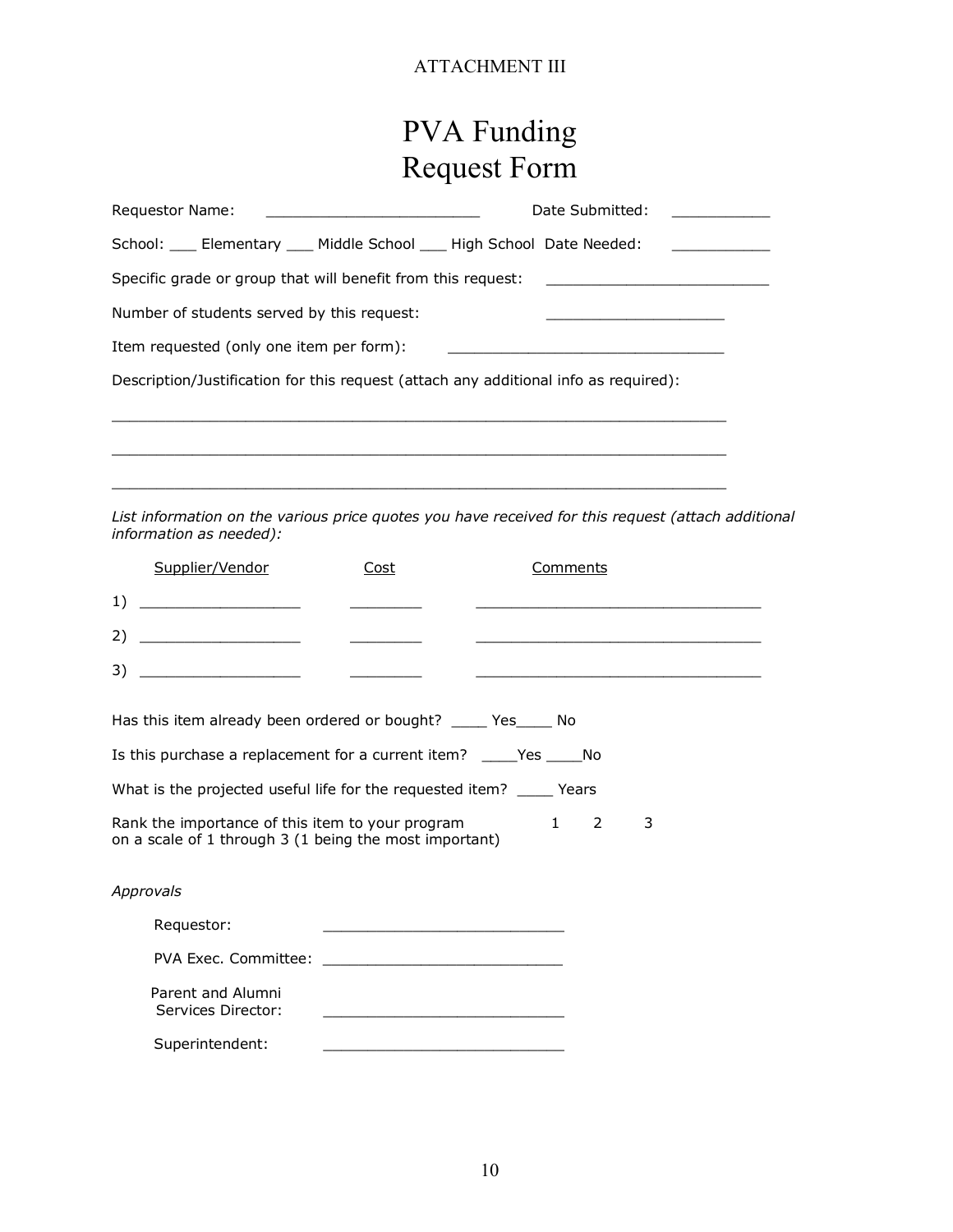# ATTACHMENT IV

PVA Check Number

# NORTH RALEIGH CHRISTIAN ACADEMY PARENT VOLUNTEER ASSOCIATION

Request for Reimbursement Form

| Person to be Reimbursed       |                                           |
|-------------------------------|-------------------------------------------|
| <b>Phone Number</b>           |                                           |
| Reason for Expenditure        |                                           |
| Amount to be Reimbursed       | $\sim$                                    |
|                               | COPY OF RECEIPT SHOULD BE ATTACHED        |
| <b>Signature of Requestor</b> |                                           |
| <b>Approval Signature</b>     | (Current NRCA Executive Officer/Position) |
| Date Paid                     | (Current NRCA-PVA Treasurer Sign & Date)  |
|                               | <b>ATTACHMENT IV</b><br>(continued)       |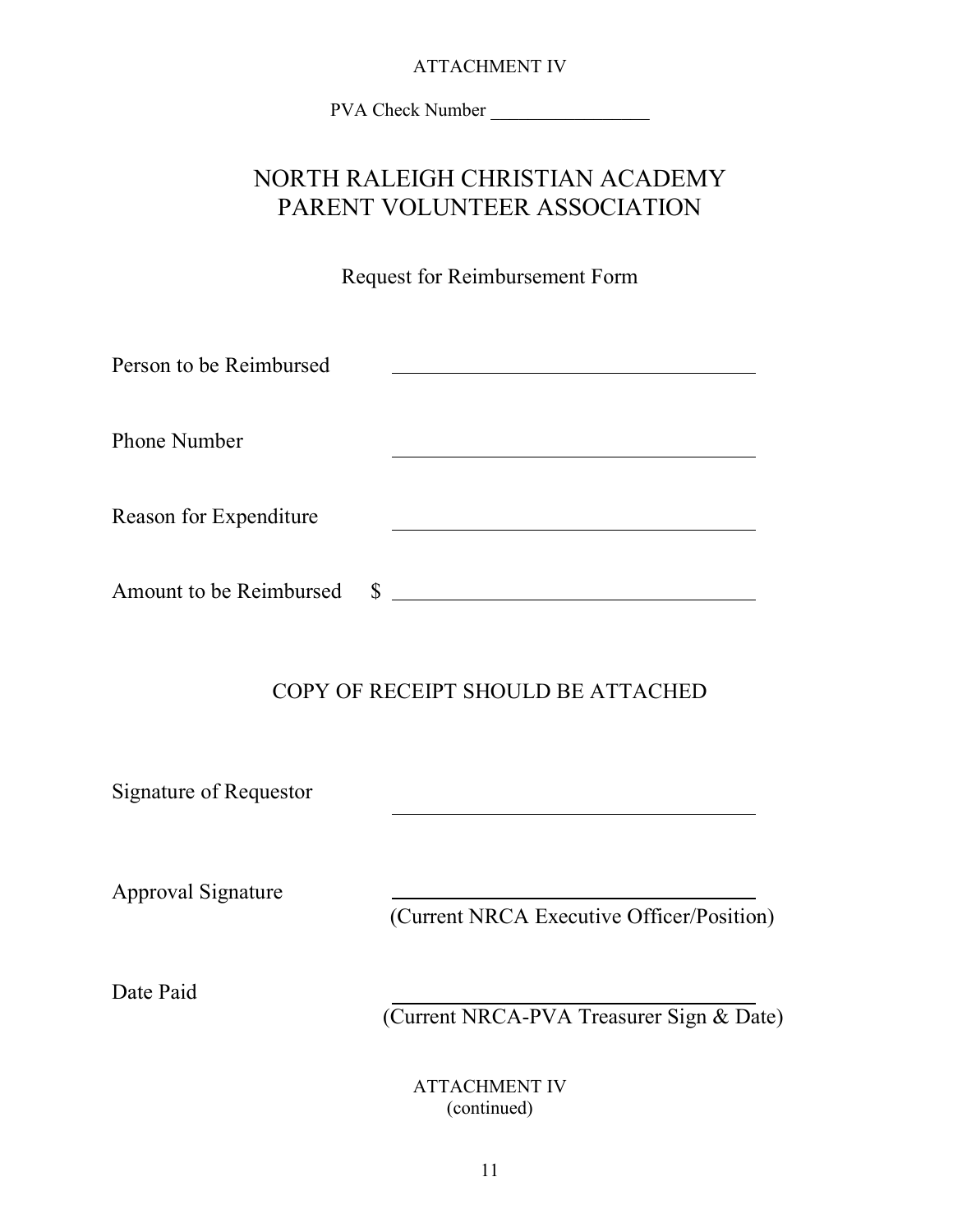#### **Instructions for Request for Reimbursement Form**

The Request for Reimbursement Form may be filled out electronically or printed and submitted as a hard copy. If filling out the form electronically, please save the form using a file name including your last name and the date of the request. For example, if Judy Jones is requesting reimbursement on January 10, 2012, the file name would be Jones01102012.pdf.

#### **PVA Check Number:**

To be filled out by the PVA Treasurer with the Check Number used for reimbursement.

#### **Person to be Reimbursed:**

Enter the name of the person to be reimbursed.

#### **Phone Number:**

Enter the phone number of the person to be reimbursed. This information enables the PVA Executive Officers to contact you regarding questions.

#### **Reason for Expenditure:**

Enter a short explanation of the reason for the request.

#### **Amount to be Reimbursed:**

Enter the amount to be reimbursed. This amount must be fully supported by receipts.

#### **COPY OF RECEIPT SHOULD BE ATTACHED:**

If the Request for Reimbursement form is being submitted via email, there are two options for attaching copies of receipts:

- 1) The receipts may be scanned and attached as a separate document.
- 2) The receipts may be placed in the PVA Treasurer's folder in an envelope with the requestor's name and file name on the outside.

The PVA Treasurer will match receipts to the submitted Request for Reimbursement Form.

#### **Signature of Requestor:**

Requestor must sign the reimbursement form before the request can be processed. Typing your name in the highlighted field will serve as your digital signature.

#### **Approval Signature:**

Once all receipt(s) and the Request for Reimbursement Form from the requestor have been submitted to the PVA Treasurer, the PVA Treasurer will email the PVA Executive Officers to obtain a signature.

#### **Date Paid:**

PVA Treasurer will finalize request by signing and dating the Request for Reimbursement Form and notify original requestor when the reimbursement check is available for pick up from school.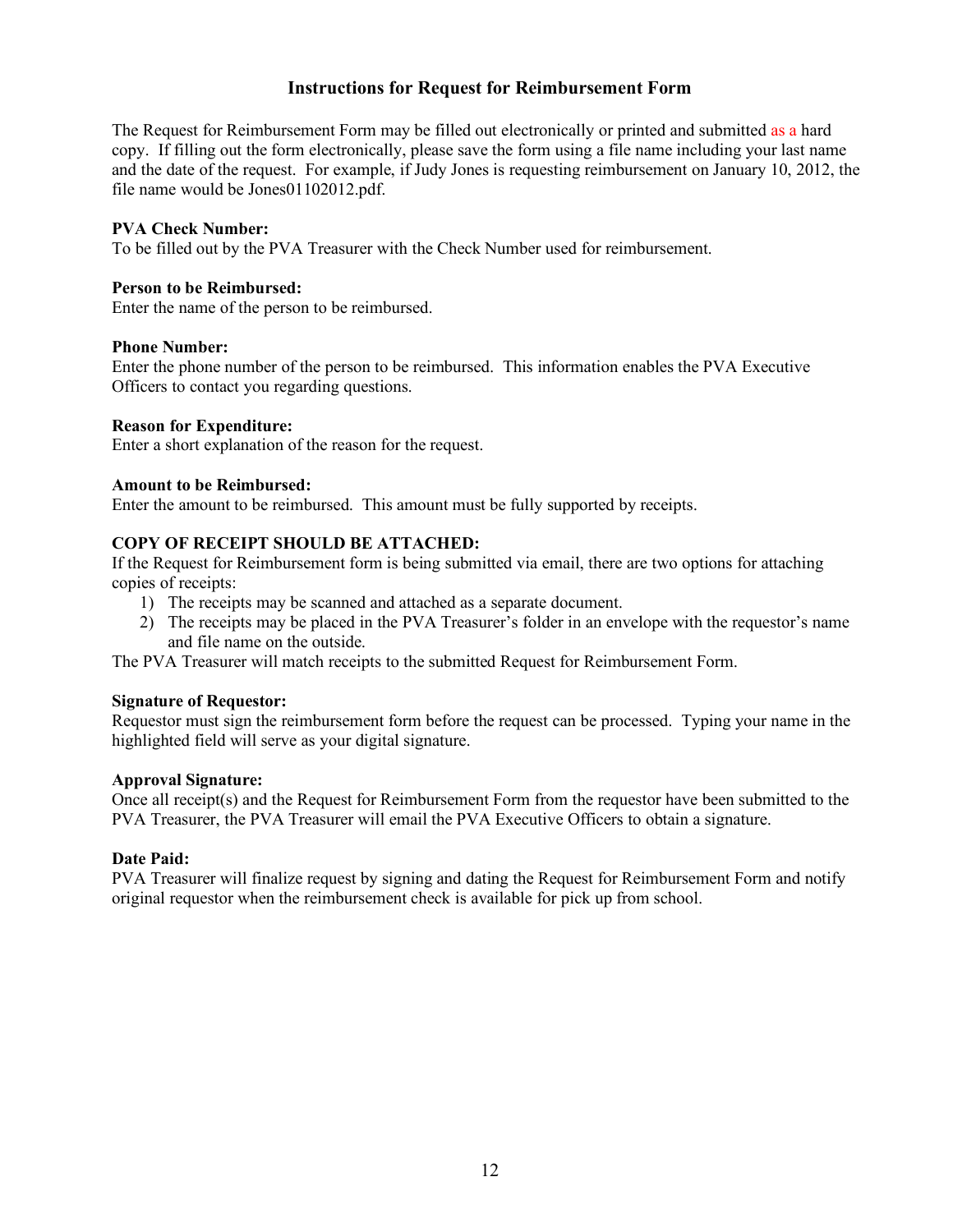# ATTACHMENT V

# **Kindergarten-5th Grade Guidelines for Youth Activities On and Off Campus**

- 1. Activities should be during the calendar school year, one per semester.
- 2. At least one faculty member per class should be present.
- 3. There should be at least one chaperone for every 6 students.
- 4. Dress code should be appropriate for the activity. School dress code should be followed unless the activity has a pre-approved change in dress code by the respective principal.
- 5. All youth activities should be submitted to the Lead Teacher for initial evaluation. If accepted, the lead teacher will submit to the Elementary Principal for final approval.
- 6. Upon approval, a facility request should be filed by the lead teacher two weeks in advance through their respective principal (On Campus ONLY).
- 7. Transportation is the responsibility of the student/parent to and from these after-school events.
- 8. Activities should not be planned on Sundays or Wednesday nights.
- 9. Youth activities may not be swim parties or dances.
- 10. Music should be pre-approved by the grade level teacher if used at an activity. Music should be in accordance with the philosophy of North Raleigh Christian Academy.
- 11. Students should know the pick-up time for an activity. Faculty or chaperones must remain until all students have gone home.
- 12. Faculty and chaperones should have students under their supervision at all times. Students should not be allowed to come and go.
- 13. Steps to take for planning an activity: (1) Determine the type of activity and tentative dates, (2) The elementary grade level lead teacher will secure approval by the principal for the activity and any use of facilities. Upon approval, on-campus events are placed weekly on the school master calendar. (3) To communicate your grade-level activity, contact the Parent and Alumni Services Director.